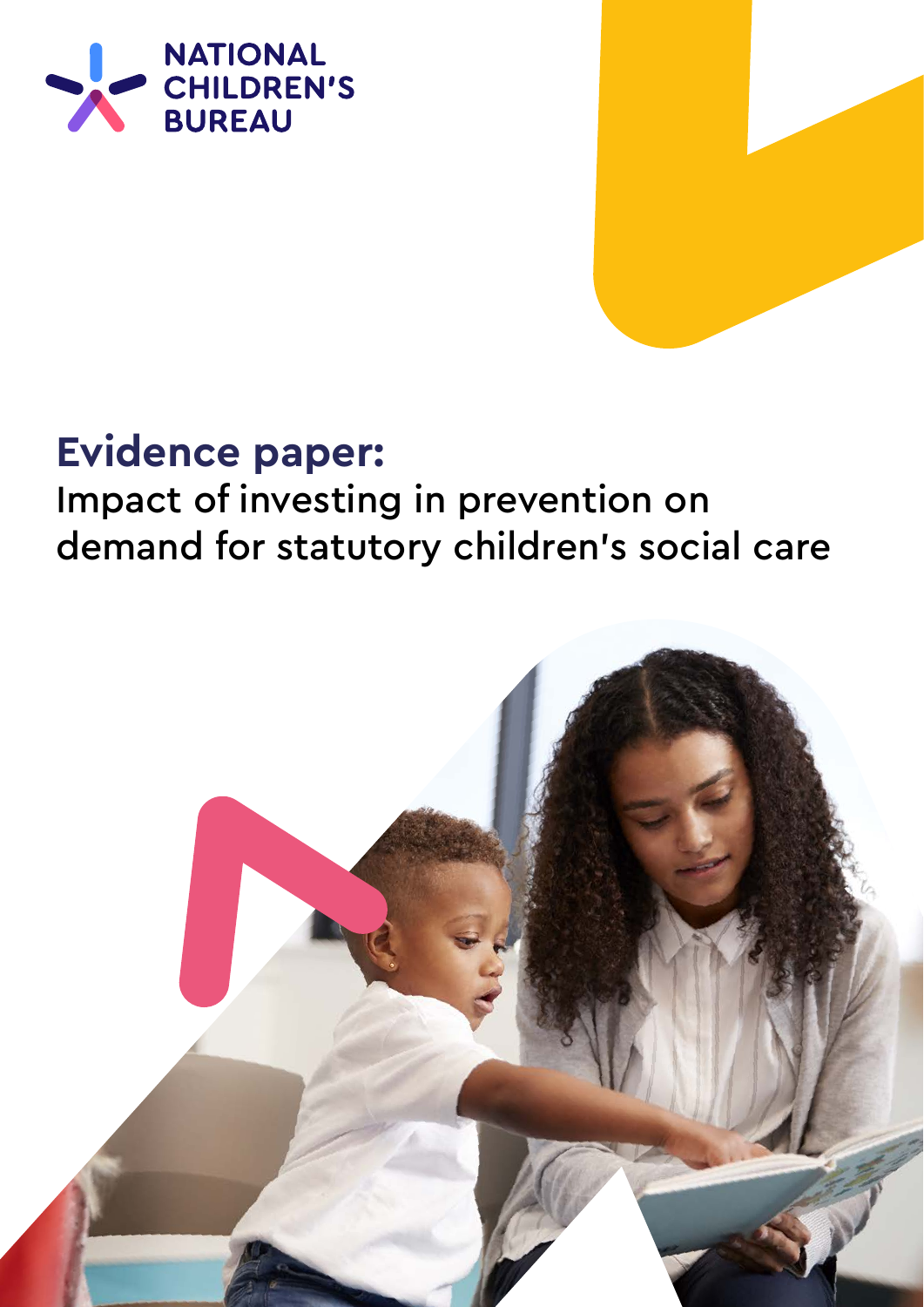As part of the development of our report 'Supporting and strengthening families through early help - A rapid review of evidence', published in June 2021, the National Children's Bureau spoke to academic researchers about emerging evidence on the association between expenditure on children's services, poverty and children's social care demand. This evidence paper has been prepared independently by some of these researchers to provide an up-to-date summary of this evidence now that it has been published in, or accepted for publication in, peer-reviewed journals.

Dr. Calum Webb, British Academy Postdoctoral Fellow, University of Sheffield. <https://www.sheffield.ac.uk/smi/people/academic/calum-webb> Email: [c.j.webb@sheffield.ac.uk](mailto:c.j.webb%40sheffield.ac.uk%20%20%20?subject=)

Davara Bennett, NIHR School for Public Health Research (LiLaC) Doctoral student and early career researcher, University of Liverpool. [https://sphr.nihr.ac.uk/trainee/davara-lee-bennett](https://sphr.nihr.ac.uk/trainee/davara-lee-bennett/  ) Email: [davara.Bennett@liverpool.ac.uk](mailto:davara.Bennett%40liverpool.ac.uk%20?subject=) 

Professor Paul Bywaters, University of Huddersfield. <https://pure.hud.ac.uk/en/persons/paul-bywaters> Email: [p.bywaters@hud.ac.uk](mailto:p.bywaters%40hud.ac.uk?subject=)

Professor Rick Hood, Kingston University London. <https://www.kingston.ac.uk/staff/profile/professor-rick-hood-836> Email: [rick.hood@sgul.kingston.ac.uk](mailto:rick.hood%40sgul.kingston.ac.uk?subject=)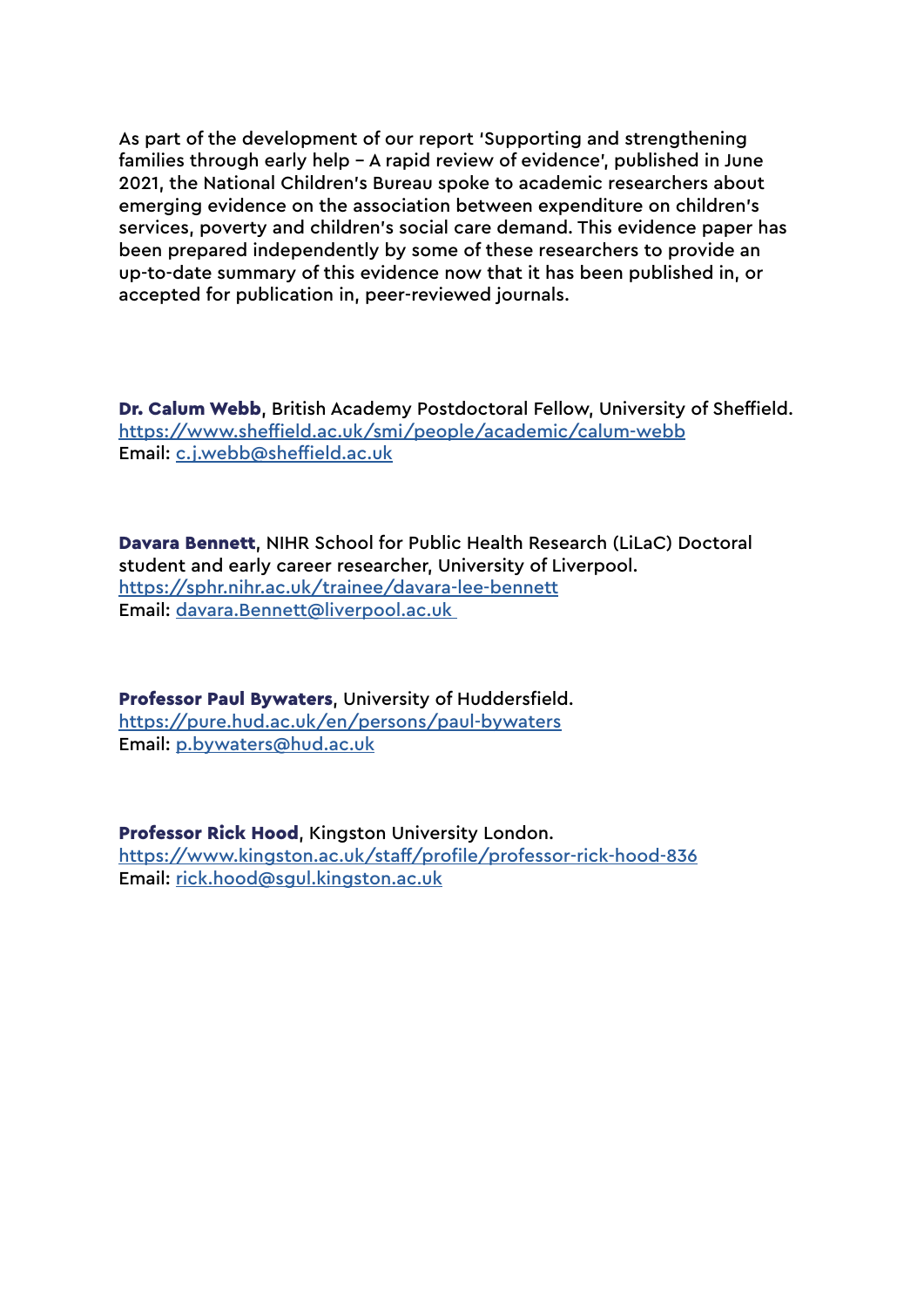# Emerging evidence

This evidence paper briefly outlines newly published evidence which underpins arguments in the NCB report, 'Supporting and strengthening families through early help - A rapid review of evidence'.

[https://www.ncb.org.uk/supporting-and-strengthening-families-through-early-help](https://www.ncb.org.uk/supporting-and-strengthening-families-through-early-help-rapid-review-evidence)[rapid-review-evidence](https://www.ncb.org.uk/supporting-and-strengthening-families-through-early-help-rapid-review-evidence)

This evidence shows that increased spending on children's social care preventative services (including family support and early help) has a positive impact on:

- Ofsted judgements
- Numbers of Children in Need
- Rates of 16-17 year olds starting periods in care.

However, the distribution of local authority spending on prevention has become increasingly less well matched to need.

The evidence paper also reports two recent papers that reinforce the contributory causal relationship between family poverty and levels of child abuse and neglect and demand for children's social care services, including rates of entry to care.

The evidence paper concludes with a brief summary of further contextual research on the association between household income and intervention, and on systems-thinking in children's social care.

# Recent articles on prevention

### 1. Ofsted judgements:

Webb, C., Bennett, D., Bywaters, P. (2022). Austerity, Poverty, and Children's Services Quality in England: Consequences for Child Welfare and Public Services. Social Policy & Society.

[https://doi.org/10.1017/S147474642200001X](https://doi.org/10.1017/S147474642200001X )

**After controlling for deprivation, each £100 per child increase in preventative services expenditure was associated with a 1.7 times increase in the odds of a local authority being judged to be 'Good' or 'Outstanding' by Ofsted.**

- This increase was found to be broadly applicable across all domains of Ofsted inspection and was significant even after controlling for deprivation.
- Safeguarding (child protection social work) expenditure was not found to be associated with Ofsted judgements.
- Previous analyses by the National Audit Office and by Wilkins & Antonopoulou did not find similar results. We argue that this is because their respective studies conflated different types of spend and did not maximise their sample of inspections using multilevel modelling techniques.

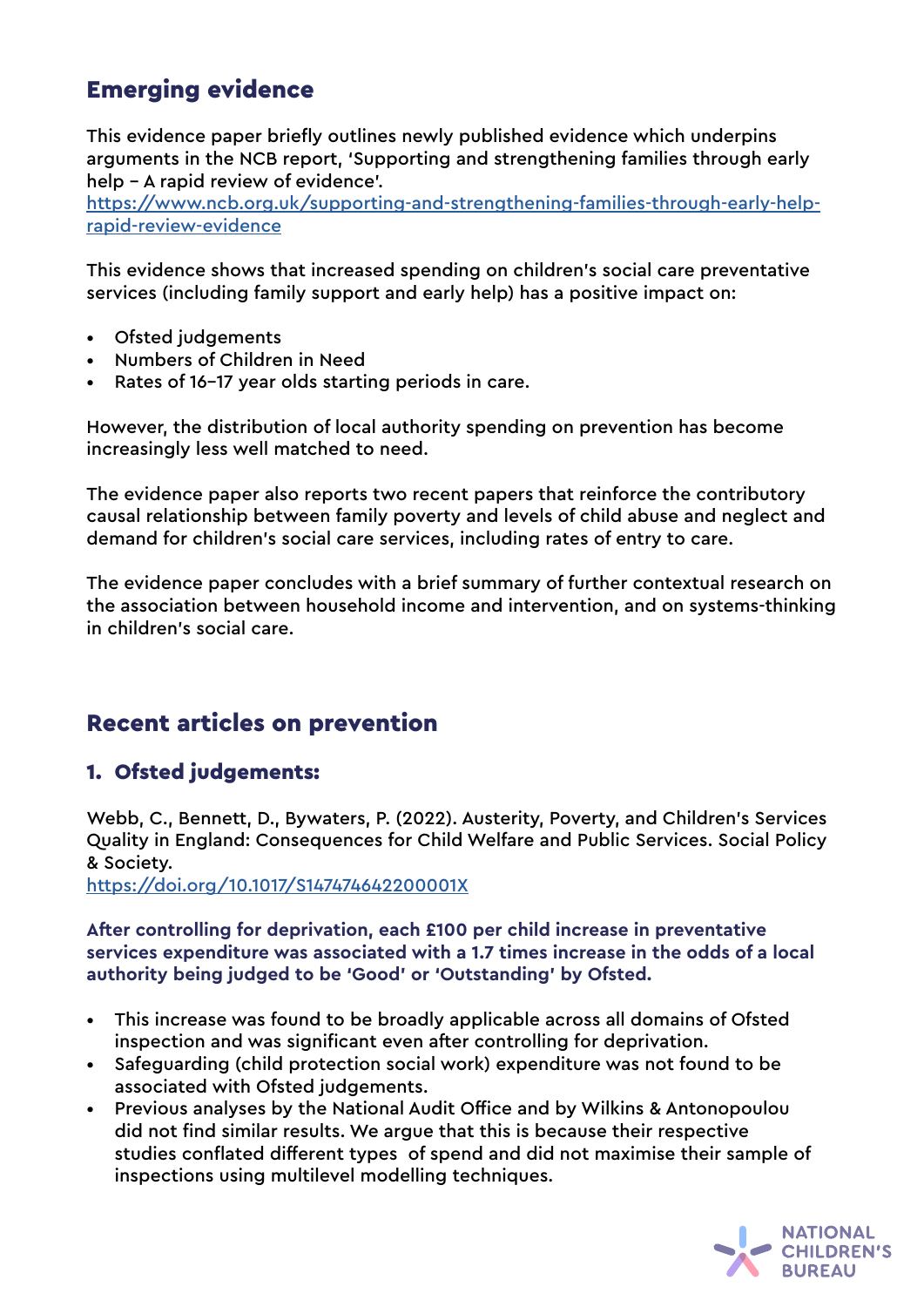### 2. Numbers of Children in Need:

Webb, C. (2021). In Defence of Ordinary Help: Estimating the effect of Early Help/ Family Support Spending on Children in Need Rates in England using ALT-SR. Journal of Social Policy.

[https://doi.org/10.1017/S0047279421000696](https://doi.org/10.1017/S0047279421000696  ) 

**Over the past decade, increases of around £10 per child in spending on preventative services within local authorities in a given year has been associated with, at the peak of the effect, reductions of just over 1.1 per 10,000 in Children in Need rates the following year. The lagged effect of preventative services expenditure on rates of Children in Need suggests that there were an additional 13,000 to 16,500 children and young people in England in need for each year between 2011 and 2015 than there would have been if expenditure had been sustained at 2010/11 levels.**

- The effectiveness of preventative spending for reducing CIN rates, measured in this way, has been declining for the past decade, which may be a result of insufficient funding to deal with primary needs and/or a greater focus on retaining therapeutic interventions over family support/community development throughout the decade.
- Previous studies have found no association between spending and Children in Need rates. This is argued to derive from the difficulty comparing local authorities due to differences in thresholds over time. The study introduces the ALT-SR model from clinical psychology to adjust for this.

### 3. Rates of 16-17 year olds starting periods in care:

Bennett, D. L., Webb, C. J. R., Mason, K. E., Schlüter, D. K., Fahy, K., Alexiou, A., Wickham, S., Barr, B., & Taylor-Robinson, D. (2021). Funding for preventative Children's Services and rates of children becoming looked after: A natural experiment using longitudinal area-level data in England. Children and Youth Services Review. [https://doi.org/10.1016/j.childyouth.2021.106289](https://doi.org/10.1016/j.childyouth.2021.106289 ) 

**Between 2012 and 2019, each additional £100 per child spent on preventative services for adolescents in a given year was associated with an average decrease of 1.9 per 10,000 sixteen and seventeen year olds entering care the following year.**

- This effect can account for 1 in 25 care entries among the sixteen and seventeen year old age group between 2012 and 2019; this is the largest growing group of children entering care, with rates increasing from 26 per 10,000 in 2011 to 53 per 10,000 in 2019.
- The same effect was not detected for one-to-four year olds.
- This association was robust, even when more general categorisations of expenditure were used.

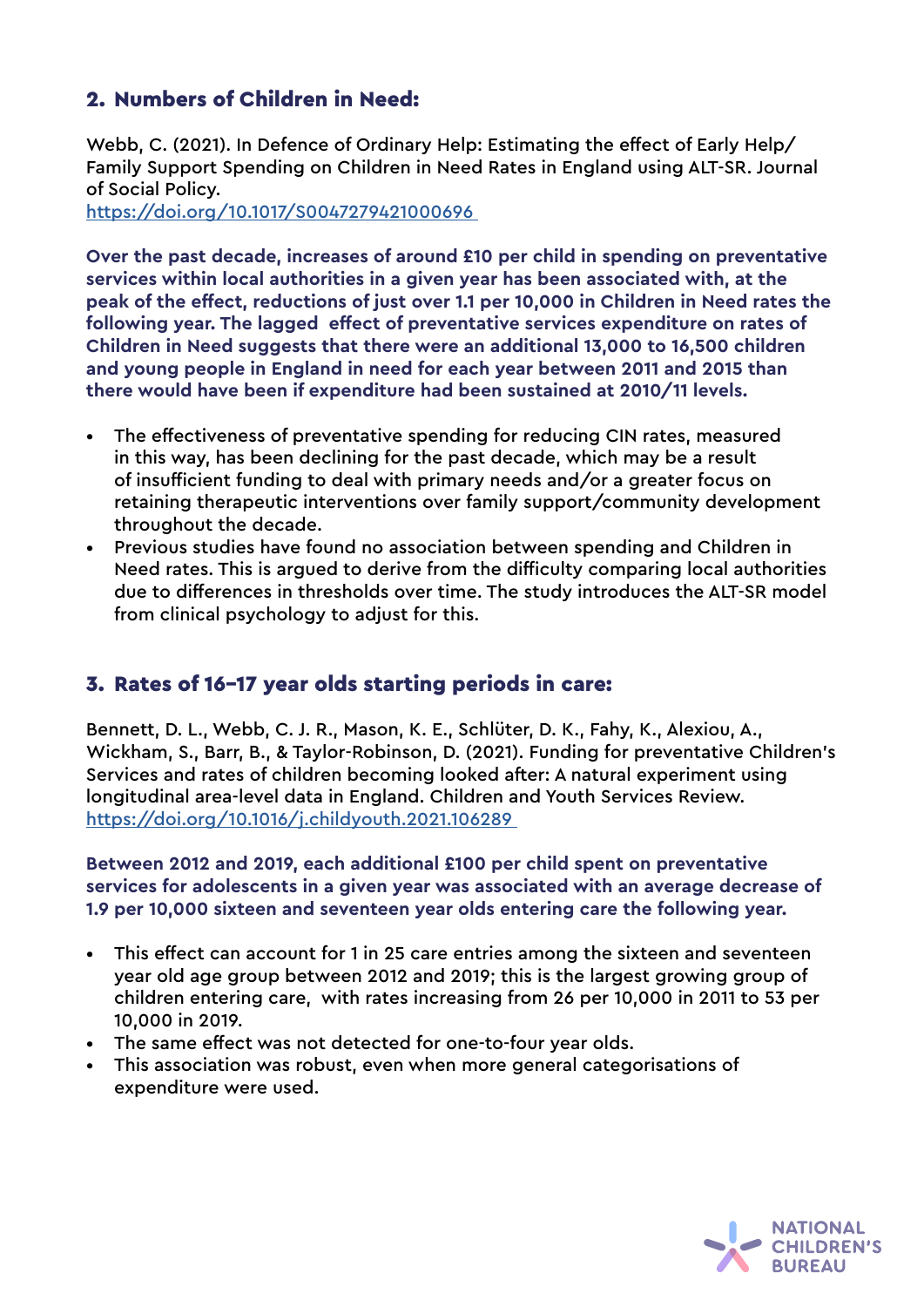## 4. The distribution of preventative spending:

Webb, C. (2022). More Money, More Problems? Addressing the Funding Conditions Required for Rights-Based Child Welfare Services in England. Societies 12, 9: 1-19. <https://www.mdpi.com/2075-4698/12/1/9/htm>

**Spending on preventative services has become less well matched to areas of greatest underlying need for children's social care over the past decade.** 

## Research papers on poverty and children's social care demand

#### 5. Child poverty and children starting a period in care:

Bennett, D.L., Schlüter, D.K., Melis, G., Bywaters, P., Barr, B., Wickham, S., Taylor-Robinson, D. (2022). Child poverty and children entering care: a longitudinal ecological study at local area-level in England, 2015-2020. The Lancet Public Health (in Press).

**Between 2015 and 2020, a 1 percentage point increase in child poverty was associated with 5 additional children under the age of 16 entering care per 100,000, after controlling for employment trends.**

- This effects can account for 8.1% of care entries over the study period, equivalent to over 10,000 additional children.
- The short-run costs to local government alone are an estimated £1.4 billion.

### 6. Child poverty and child abuse and neglect:

Bywaters, P. and Skinner, G. (2022) The Relationship between Poverty and Child abuse and Neglect: New Evidence.

[https://www.nuffieldfoundation.org/news/relationship-between-poverty-and-child](https://www.nuffieldfoundation.org/news/relationship-between-poverty-and-child-abuse-and-neglect )[abuse-and-neglect](https://www.nuffieldfoundation.org/news/relationship-between-poverty-and-child-abuse-and-neglect ) 

**New evidence published between 2016 and 2021 strongly reinforces the case that poverty is a contributory causal factor in child abuse and neglect. Eighteen new quasi-experimental studies demonstrated that improved family socio-economic circumstances alone reduced rates of abuse and neglect while economic shocks resulted in increased maltreatment.**

• To reduce child abuse and neglect, a sustainable level of household income and good-quality housing are needed in addition to the provision of ancillary services for more acute needs, especially in the context of rising child poverty.